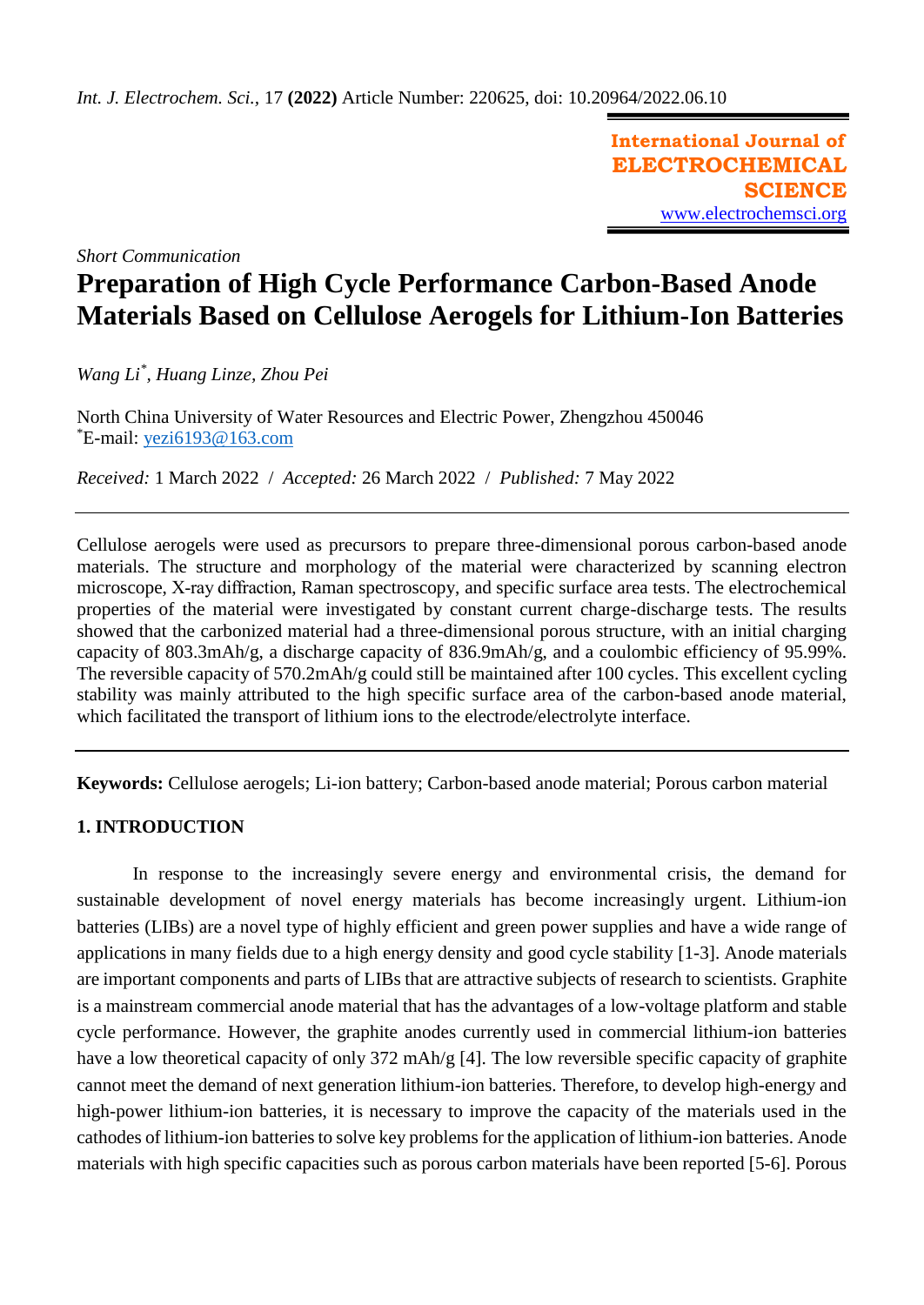carbon materials are widely used as electrode materials because of good electrical conductivities, large specific surface areas and well-developed pore structures [7-8]. Porous carbon materials are typically obtained by carbonization of precursors of natural or synthetic sources, followed by activation [9]. Different synthesis approaches, including templating method [10], etching of metal carbides [11], and sol-gel process [12], have been explored to control the pore structure of porous carbon materials at the micropore and mesopore levels. Carbon aerogels are a class of mesoporous carbon materials prepared by sol-gel polycondensation. Carbon aerogels are a novel porous nanomaterial with a high porosity and low density (up to 0.001g/cm<sup>3</sup>) [13]. Cellulose aerogels have the advantages of cellulose regeneration, [low-carbon and environmentally-friendly](https://dict.youdao.com/w/low-carbon%20and%20environmentally-friendly/#keyfrom=E2Ctranslation) [14-15], as well as low density, high porosity, and strong adsorption performance. Cellulose aerogels are among the precursors used to prepare porous carbon materials utilized as negative electrodes with the highest development potential [16-17]. Cellulose aerogels can be used as precursors to promote the mass production of environmentally friendly and lowcost porous carbon-based anode materials. Traditional carbon materials have low theoretical capacities, low energy densities, and few active sites and therefore limited application as anode materials for lithium batteries. Most current research on carbon-based anode materials is focused on carbon materials with good electrical conductivities and high specific surface areas: studies have been performed on the chemical reduction and separation of graphene, carbon nanotubes, and carbon black [18-20]. However, a complex preparation process, high production cost, and nonrenewability severely limit industrial production and large-scale use of these carbon-based anode materials. In this study, a cellulose aerogel was used as a precursor to prepare a carbon-based anode material by high-temperature carbonization. The three-dimensional network structure of the cellulose aerogel resulted in excellent porosity for the prepared material. Carbonization at high temperatures created secondary pores in the cellulose aerogels while maintaining the three-dimensional network skeleton structure. The carbon-based anode material obtained using the cellulose aerogel precursor had the advantages of a good electrical conductivity, a large specific surface area, and a high porosity. The three-dimensional pore structure of the material can shorten the insertion and deintercalation paths of lithium ions and increase the number of active sites for the transmission of lithium ions. A large specific surface area can increase the number of bound lithium ions, thus speeding up electron conduction. The use of a cellulose aerogel to prepare a carbon-based anode material with excellent cycling and rate performance provides a novel strategy for preparing lowcost environmentally friendly lithium batteries.

### **2. EXPERIMENTAL SECTION**

## *2.1 Chemicals*

The cellulose powder, urea, sodium hydroxide, polyvinylidene fluoride (PVDF), and N-methyl-2 pyrrolidone (NMP) used in this study were analytically pure. All chemical reagents were purchased from Sinopsin Chemical Reagents Co., Ltd.

#### *2.2 Preparation of porous carbon-based anode materials*

Cellulose powder was added to sodium hydroxide, urea, and an aqueous solution, and the mass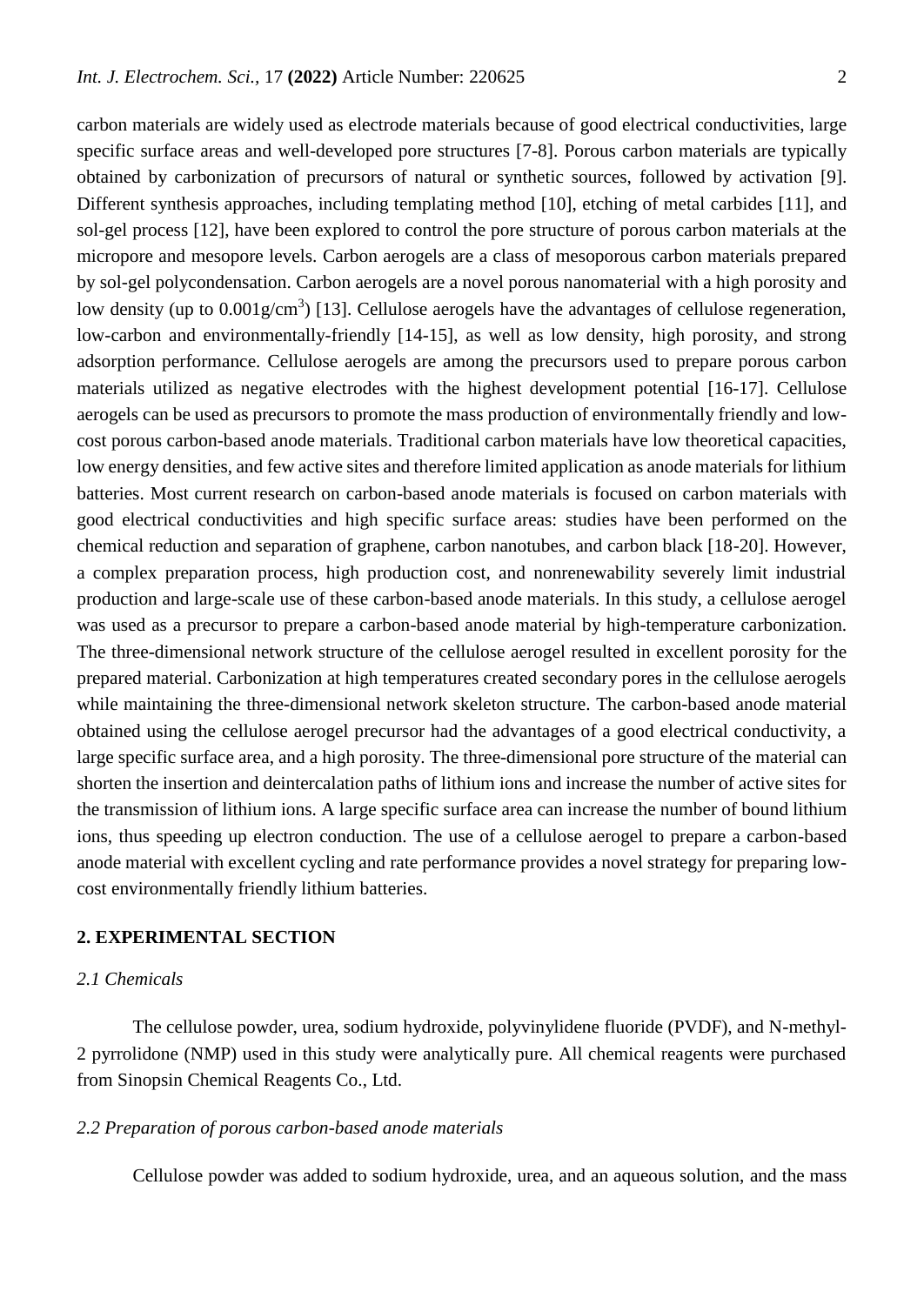fraction of cellulose powder was 5%-8% and the mass ratio of sodium hydroxide, urea, and water was 7:12:81 in the resulting mixture. The mixed solution was evenly stirred with magnetic stirrers to ensure the cellulose was fully swollen, and the gel was then frozen at -18 ℃ for 24 h. Then, the hydrogel was rinsed repeatedly with distilled water, and the cellulose aerogel was freeze-dried in a vacuum. The obtained cellulose aerogel was placed in a furnace and heated to 800 °C (using a 5 °C/min heating rate under an argon atmosphere). The furnace was maintained at 800 °C for 4 h and then cooled naturally to ambient temperature, yielding a porous carbon-based anode material.

#### *2.3 Characterizations of material structure and morphology*

A sample of the prepared material was coated with gold and the morphology was then observed using a scanning electron microscope (SEM, S-570, Hitachi, 7Ibaraki, Japan) with an accelerating voltage of 30 kV.

X-ray diffraction (XRD, XPertPro) patterns were obtained using a PANalytical X'pert diffractometer at 40 kV and 40 mA using Cu Ka radiation. Raman spectroscopy (RM-1000, Renishaw) using a 514.5-nm excitation (with an Ar+-ion laser) was used to characterize the optical properties of the material. The specific surface area was determined using a specific surface-aperture tester (BET, Tri Star II 3020). A temperature of 77 K and a nitrogen adsorption medium were used.

#### *2.4 Electrochemical measurement*

An anode was fabricated by mixing the as-produced porous carbon-based anode material, carbon black (super P), and PVDF in weight proportions of 8:1:1. Then, the mixture was stirred with an appropriate quantity of NMP to produce a uniform slurry. The slurry was pasted on a Cu foil to produce an electrode film that was then dried at 65 °C in a vacuum oven for 24 h and washed to produce circular electrode sheets. The average mass content of the electrode was 1.5 mg•cm<sup>-2</sup>. Cells were assembled in an argon-filled glove box with a water/oxygen content lower than 0.1 ppm. The electrolyte was 1 mol•L<sup>-1</sup> LiPF<sub>6</sub> dissolved in ethylene carbonate/diethyl carbonate (EC/DEC, 1:1 by vol.). Electrochemical characterization was performed with CR2032 coin cells (composed of a Celgard 2300 film, lithium foils, and working electrodes) at room temperature. Galvanostatic measurements were conducted between 0.05–2 V on a LAND cycler (CT 2001A, Wuhan Kingnuo Electronic Co., China), where the cells were aged for 6 h for full electrode infiltration before testing.

#### **3. RESULTS AND DISCUSSION**

SEM images of the precursor cellulose aerogel and porous carbon-based anode materials are shown in Fig. 1. The figure shows that the carbonized carbon-based anode material retained the porous three-dimensional network structure of the cellulose aerogel. The original three-dimensional network structure of the cellulose aerogel resulted in the formation of secondary pores.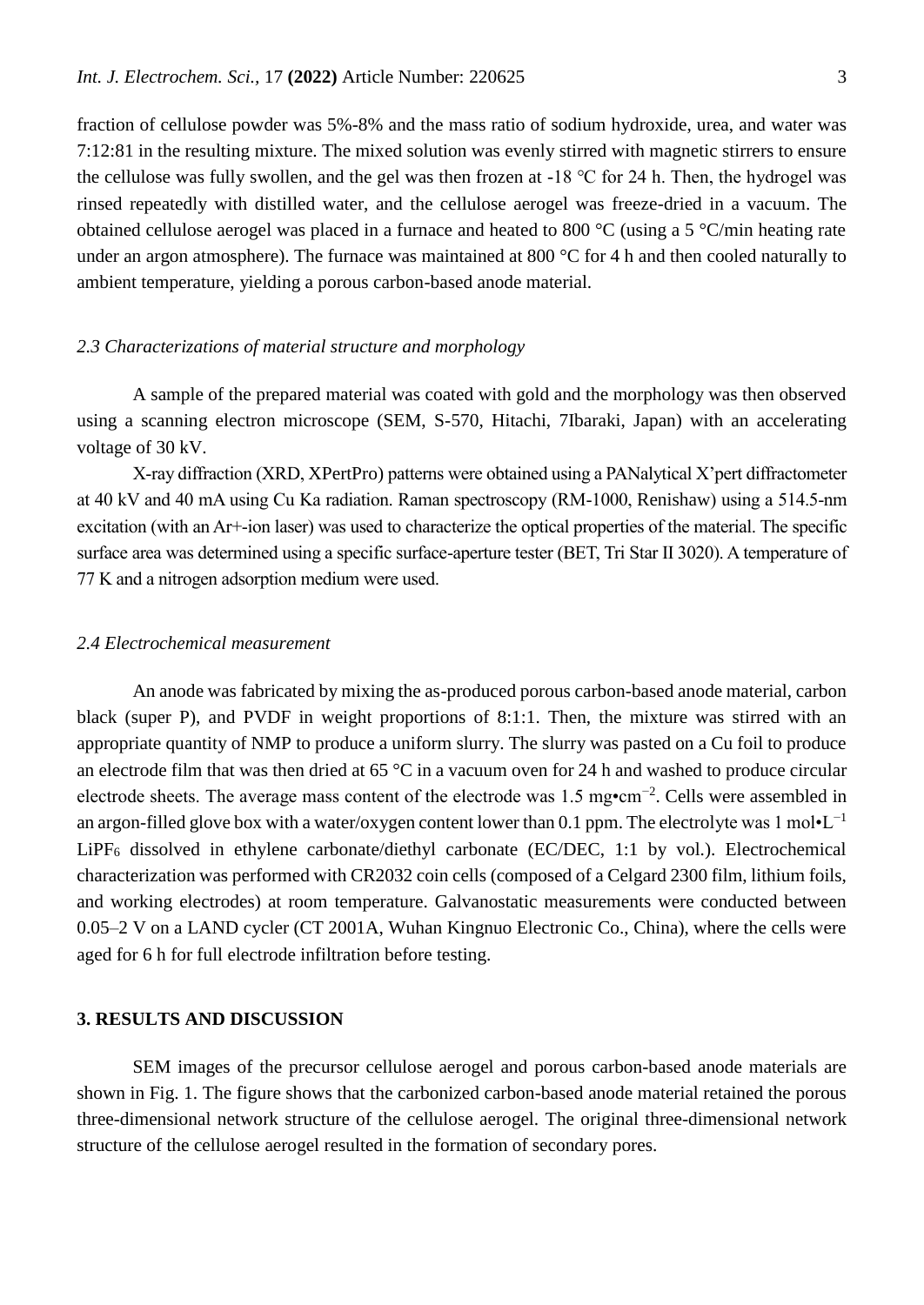

**Figure 1.** SEM micrographs of the precursor cellulose aerogel (a) and porous carbon-based anode material (b)

The XRD pattern of the porous carbon-based anode material is shown in Fig. 2. The first broad peak (002) at approximately 25.6° was related to the spacing between graphene layers in the turbostratic domains. The weak absorption peak (100) at 43° corresponded to the planar characteristic peak of graphite. These results showed that the carbonized carbon-based anode material was amorphous.



**Figure 2.** XRD pattern of the porous carbon-based anode material

Fig. 3 shows the Raman spectra of the porous carbon-based anode material. Two characteristic peaks corresponding to the D band  $(1350 \text{ cm}^{-1})$  and G  $(1580 \text{ cm}^{-1})$  band were observed. In general, the D band represented defects and disorders in the structure [21], whereas the G band indicated  $sp<sup>2</sup>$ hybridization of the carbon network [22]. The ratio of the integrated areas of D and G bands ID/IG was 0.89 and was related to the number of defects in the material [23]. This result showed that the porous carbon-based anode material had a high degree of graphitization and disorder, which facilitated electron conduction and increased the quantity of stored Li<sup>+</sup>. Therefore, the incorporation of the prepared material enhanced the battery capacity.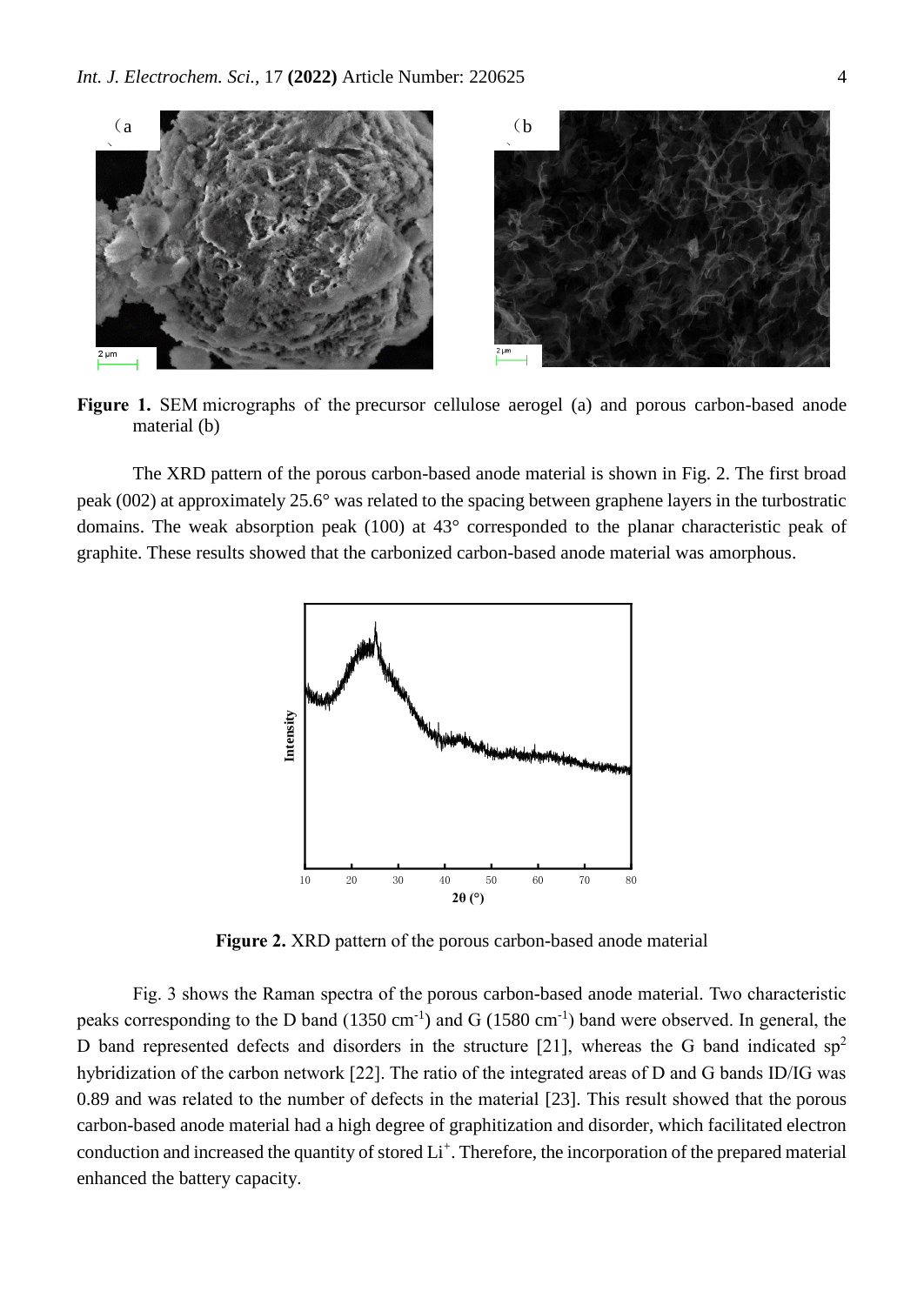

**Figure 3.** the Raman spectrum of the porous carbon-based anode materials

Further characterizations were performed to determine the texture and porosity of the prepared material. Nitrogen adsorption/desorption was used to determine the Brunauer–Emmett–Teller (BET) specific area. The results are presented in Fig. 4. Both the isotherms of the precursor cellulose aerogel and porous carbon-based anode material exhibited distinct hysteresis loops and were therefore classified as type IV plots based on the IUPAC classification [24]. At a low relative pressure (P/P0<0.2), there was no discernible monolayer-to-multimonolayer transition, indicating that there were few micropores in the sample. A lag in the both the isotherms of the precursor cellulose aerogel and carbon-based anode material appeared at a relative pressure of approximately 0.8, whereas prominent adsorption and desorption peaks only appeared under high pressure, indicating that the structures of the precursor cellulose aerogel and carbon-based anode material were mainly mesoporous. The corresponding aperture distribution diagrams showed that the precursor cellulose aerogel and carbon-based anode material were mainly mesoporous. A mesoporous structure can shorten the diffusion path of  $Li<sup>+</sup>$  and facilitate volume expansion to increase the rate capability during the charge/discharge process. BET adsorption theory was used to calculate a specific surface area of  $52.96 \text{ m}^2/\text{g}$  for the precursor cellulose aerogel and a considerably higher value of up to  $620.63 \text{ m}^2/\text{g}$  for the carbon-based anode material. A large specific surface area can increase the contact area between the material and an electrolyte, as well as increase the number of active sites for Li<sup>+</sup> transmission, which can improve the specific capacity of the anode material [25].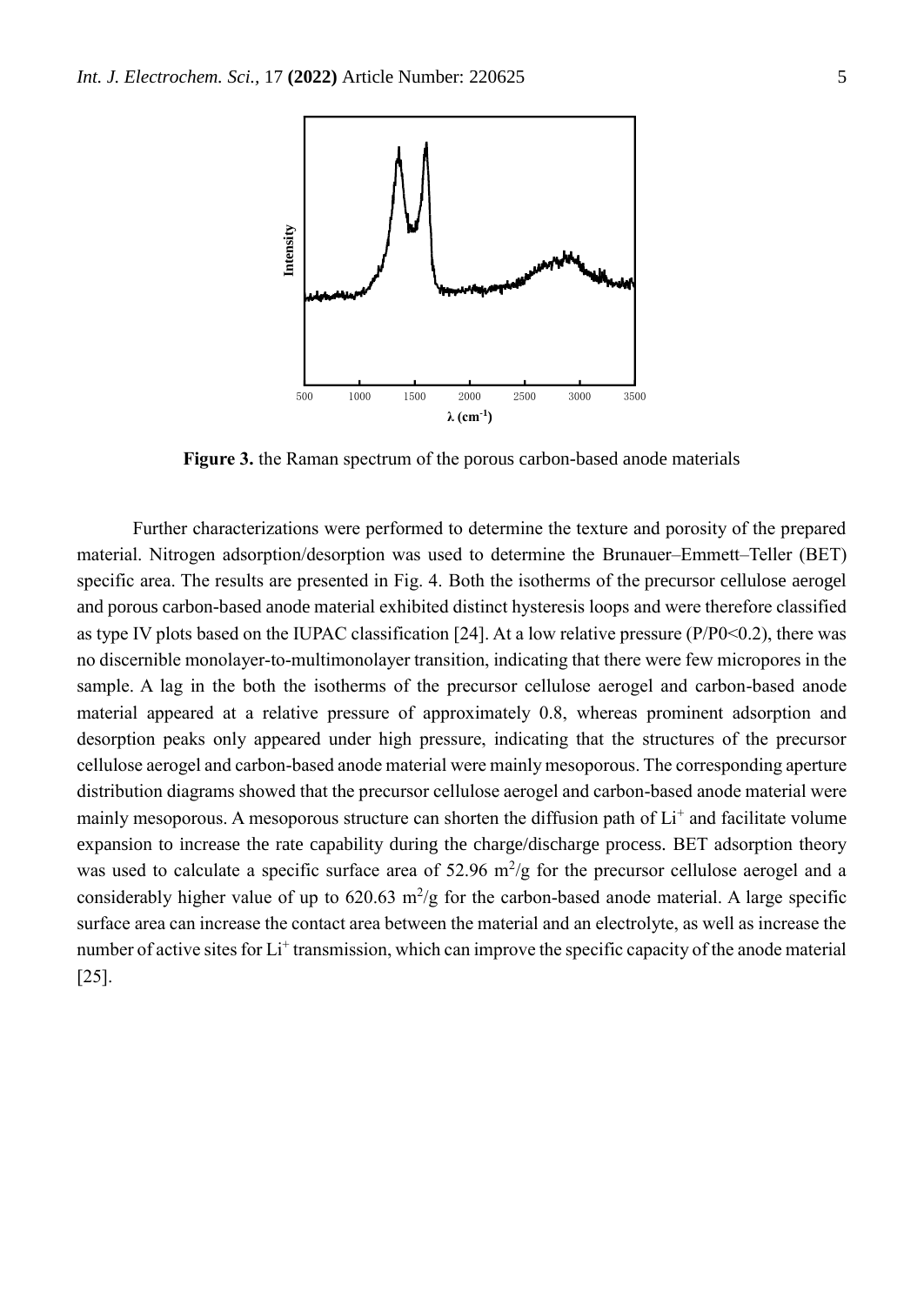

**Figure 4.** N<sub>2</sub> adsorption/desorption isotherms of the precursor cellulose aerogel (a) and porous carbonbased anode material (b)

Fig. 5 shows the charge–discharge curves of the porous carbon-based anode material at a current density of 100 mA/g f for the first, tenth and fiftieth cycles. The anode material exhibited a high initial discharge capacity of 836.9 mAh/g, a charge capacity of 803.3 mAh/g, and an initial coulombic efficiency up to 95.99. During the tenth cycle, the charge and discharge capacities were 579.3 mAh/g and 589.3 mAh/g, respectively. At the end of 50 cycles, the porous carbon-based anode materials exhibited a specific capacity of 543.5 mAh/g, along with a high capacity retention rate of 99.37%. The discharge process of the lithium battery mainly involved alloying between lithium ions and the anode material, and therefore the specific capacity represented the capacity for the lithium-ion alloying process. As the charging process mainly involved  $Li<sup>+</sup>$  stripping, the charging capacity represented the reversible stripping capacity of  $Li^+$ . The higher the coulombic efficiency is, the smaller the  $Li^+$  loss and irreversible capacity during the charging and discharging processes are. The carbon-based anode material prepared by carbonization of the cellulose aerogel had a good charge–discharge capacity and Coulombic efficiency. This result indicated that Li<sup>+</sup> exhibited good imbibition behavior in the prepared material, which can be attributed to the enhancement of the Li<sup>+</sup> transmission rate by the three-dimensional porous material structure.

Figure 6 shows the cycling performance of the porous carbon-based anode material obtained at a current density of 100 mA/g. After 100 charge and discharge cycles, the specific charging capacity, discharge capacity, and Coulomb efficiency were 570.2 mAh/g, 570.4 mAh/g, and 99.97%, respectively. This result indicated that the large specific surface area and mesoporous structure of carbon-based anode material provided a large space for Li<sup>+</sup> storage. Li<sup>+</sup> completely reacted at the electrode/electrolyte interface, thus improving the cycling stability of the electrode material. Guan [26] performed a similar study, except that resorcinol and formaldehyde (RF) were used as precursors to prepare carbon aerogels via a sol-gel process. The results showed that carbon aerogels can be considered ideal electrodes for rechargeable batteries due to a high surface area, an electrically conducting network, and chemical inertness.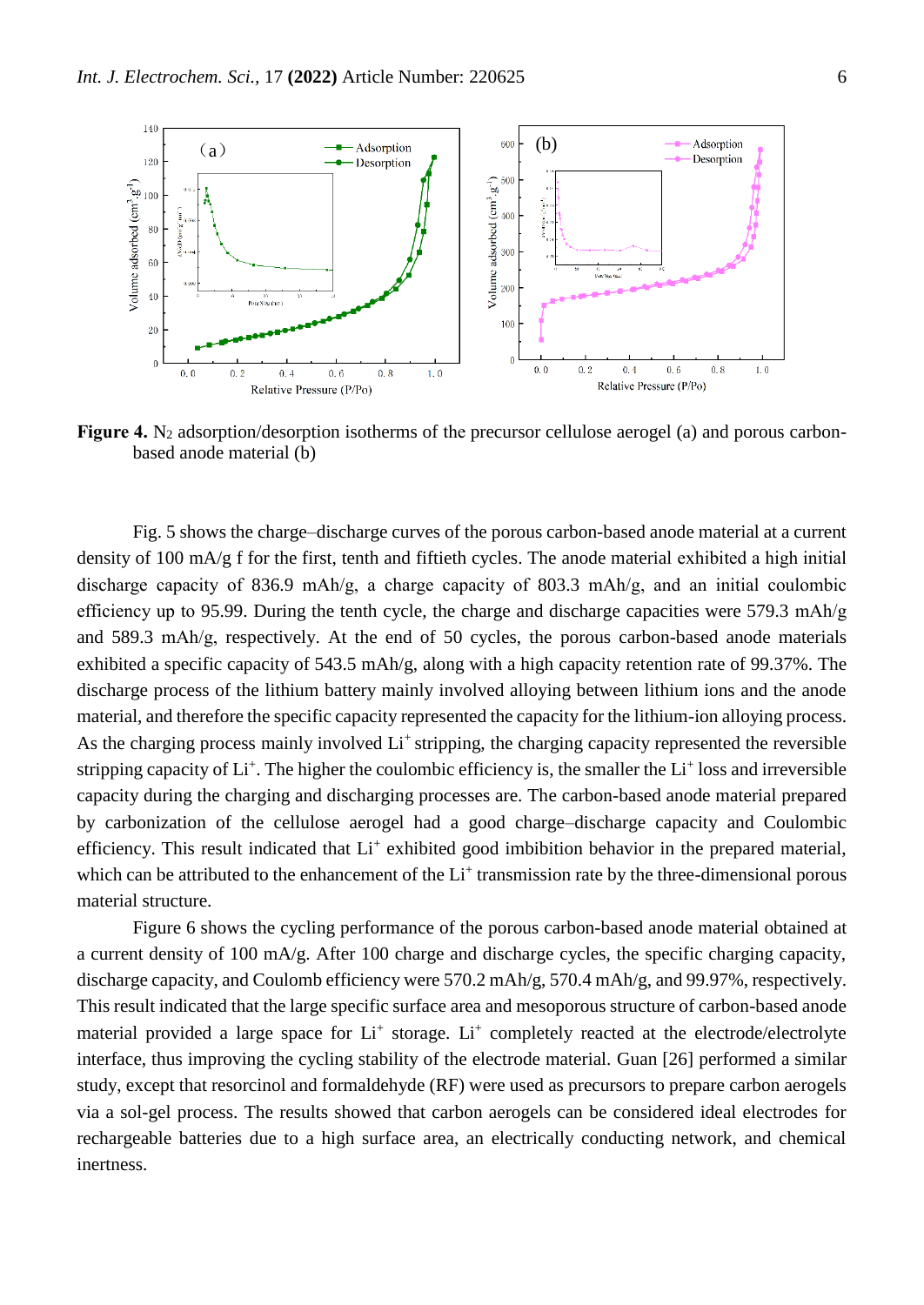

**Figure 5.** Charge–discharge curves of the porous carbon-based anode material obtained at a current density of 100 mA/g

The initial charge capacity was 958.6 mAh/g. However, the ratio of the rechargeable capacity to the total capacity (first cycle) was in the 30% to 40% range. Unlike the study by Guan, we used a cellulose aerogel as a precursor to prepare carbon electrodes, resulting in a significant improvement in the cycling stability of the electrode material. The microporous structure of the carbonized material can enhance the stability of SEI films, thus preventing solvent molecules from damaging electrode materials.



**Figure 6.** Cycling performance of the porous carbon-based anode material at a current density of 100 mA/g

Figure 7 shows the rate capability of the porous carbon-based anode material within a range of current densities 100−2000 mA/g. The discharge capacity of the battery remained above 800 mAh/g after 10 cycles at a current density of 100 mA/g. After 10 charge–discharge cycles at a current density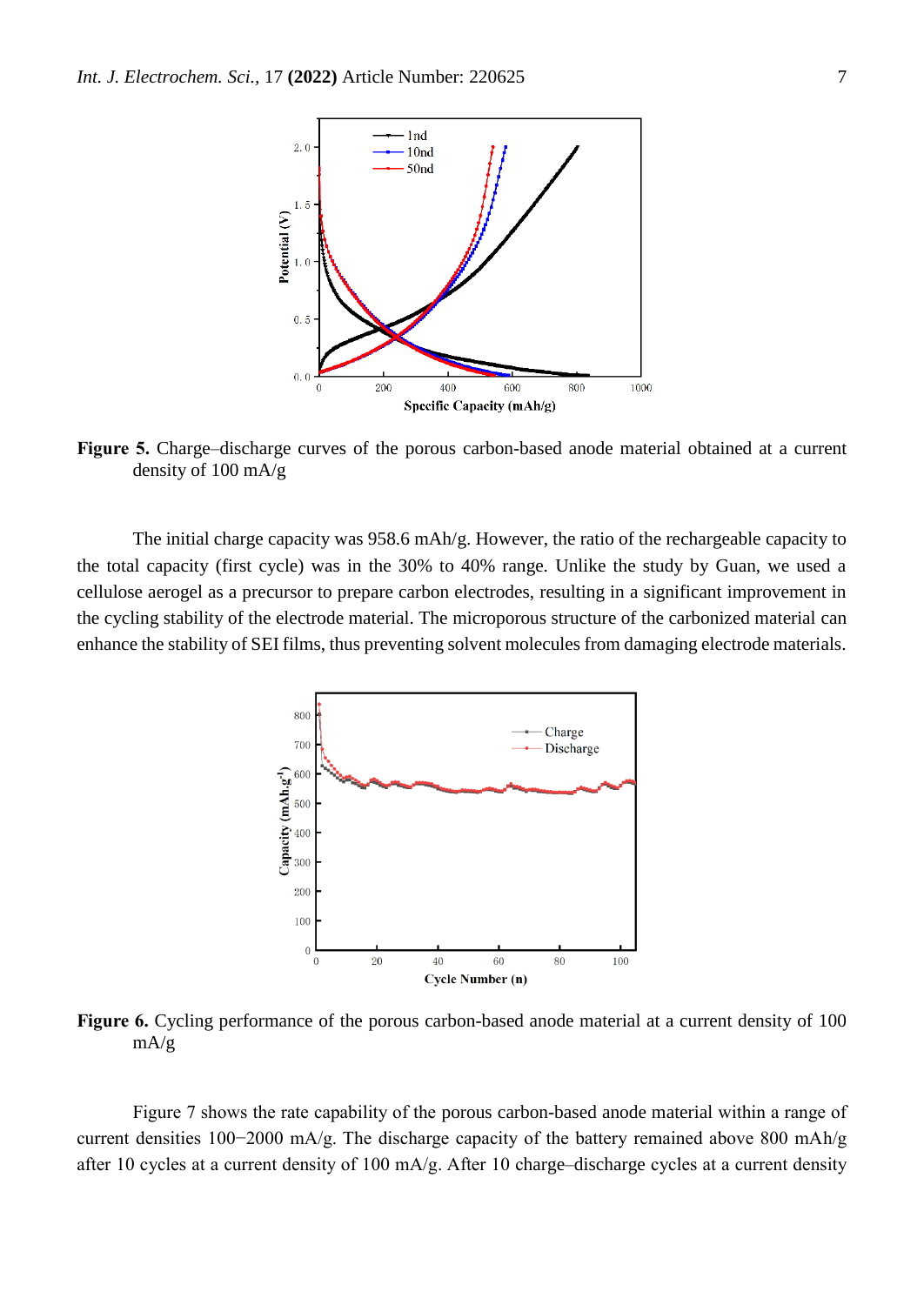of 200 mA/g, the discharge capacity of the battery was 748.65 mAh/g. After 10 charge–discharge cycles at a current density of 500 mA/g, the discharge capacity of the battery was maintained at 682 mAh/g. The discharge capacity of the battery after 10 charge–discharge cycles at a current density of 1000 mA/g was 661 mAh/g. After 10 charge–discharge cycles at a current density of 2000 mA/g, the discharge capacity was maintained at 614 mAh/g. After restoring the current density to 100 mA/g, the discharge capacity quickly recovered to 818.8 mAh/g and was 731 mAh/g after 10 cycles. This result showed the excellent rate performance of the anode material. This excellent performance was ascribed to the threedimensional structure of the porous carbon-based anode material, which resulted in a decrease in the diffusion distance of the Li ions during charging/discharging and facilitated fast Li-ion storage.



**Figure 7.** Rate capability at different current densities of the porous carbon-based anode material

The comparison of the electrochemical lithium-storage performance of electrode materials presented in this work other anode materials were added in table 1. In this work, cellulose aerogel as a green and renewable carbon material, was used to prepare porous carbon-based anode materials. As can be seen from table 1, the porous carbon-based anode materials in this work exhibits a higher capacity. This anode material displayed improved electrochemical performance, which could be attributed to its large surface area, abundant porosity, and conductive networks facilitate the lithium reactions.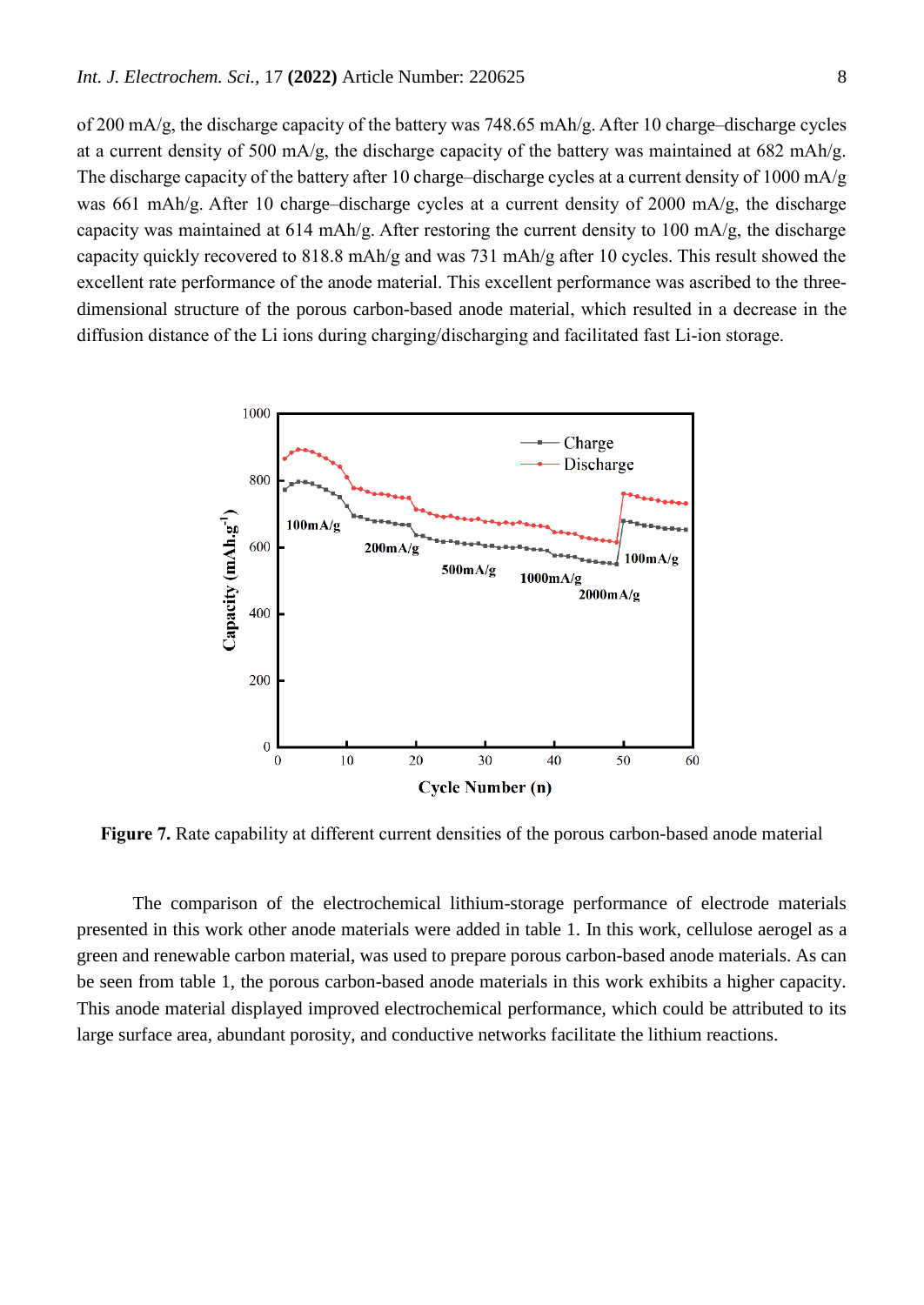| Electrode<br>materials        | Methods                               | Specific<br>discharge<br>capacity<br>(mAh/g) | Cycle<br>number | Current<br>density<br>(mA/g) | Reference |
|-------------------------------|---------------------------------------|----------------------------------------------|-----------------|------------------------------|-----------|
| Porous<br>carbon<br>materials | cellulose<br>aerogel<br>carbonization | 570.4                                        | 100             | 100                          | This work |
| <b>NGA</b>                    | Graphene<br>oxide<br>reduction        | 230                                          | 100             | 100                          | 27        |
| Sn/C                          | Composite<br>calcination<br>method    | 373.5                                        | 100             | 100                          | 28        |
| Petroleum<br>carbon           | Direct<br>pyrolysis                   | 264                                          | 50              | 100                          | 29        |
| bamboo<br>shoot<br>carbon     | Carbonization                         | 575                                          | 50              | 100                          | 30        |

**Table 1.** Comparison of the electrochemical lithium-storage performance of electrode materials presented in this work with reported by previous researchers.

## **4. CONCLUSION**

Cellulose aerogels were used as a precursor to prepare a three-dimensional porous carbon-based anode material with a high charge–discharge capacity and coulombic efficiency, as well as an excellent rate performance. After 100 charge–discharge cycles at a current density of 100 mA/g, the specific charging capacity of the carbon-based anode material remains at 570.2 mAh/g and the coulombic efficiency is 99.97%. This result was mainly obtained because the prepared material has a high specific surface area, which can provide a large number of active sites for the transmission of  $Li^+$ , and the threedimensional porous structure can shorten the diffusion path of Li<sup>+</sup> and prolong the service life of a battery. Using a three-dimensional cellulose aerogel as a precursor produces a carbon-based anode material with an excellent electrochemical performance and should be further considered and experimented upon as a promising anode material for lithium-ion batteries with a high power density and energy.

#### ACKNOWLEDGEMENTS

P.Z. acknowledges financial support from the Industry-University-Research (IUR) Project of the Ministry of Education (202002292014), the Science and Technology Project of Henan Province (212102310511), and the Scientific Research Fund of Henan Provincial Education Department (21A150032).

#### **References**

- 1. D. Wang, Q. Zhang Q, J. Liu, E. Zhao, Z.W. Li, Y. Yang, Z.Y. Guo, L. Wang and S. Q. Zhang. *J. Mater. Chem.* A, 8(2020)9693.
- 2. T. Sayfutdinov, M. Ali and O. Khamisov. *Electr. Power Syst. Res*.,185(2020) 106388.